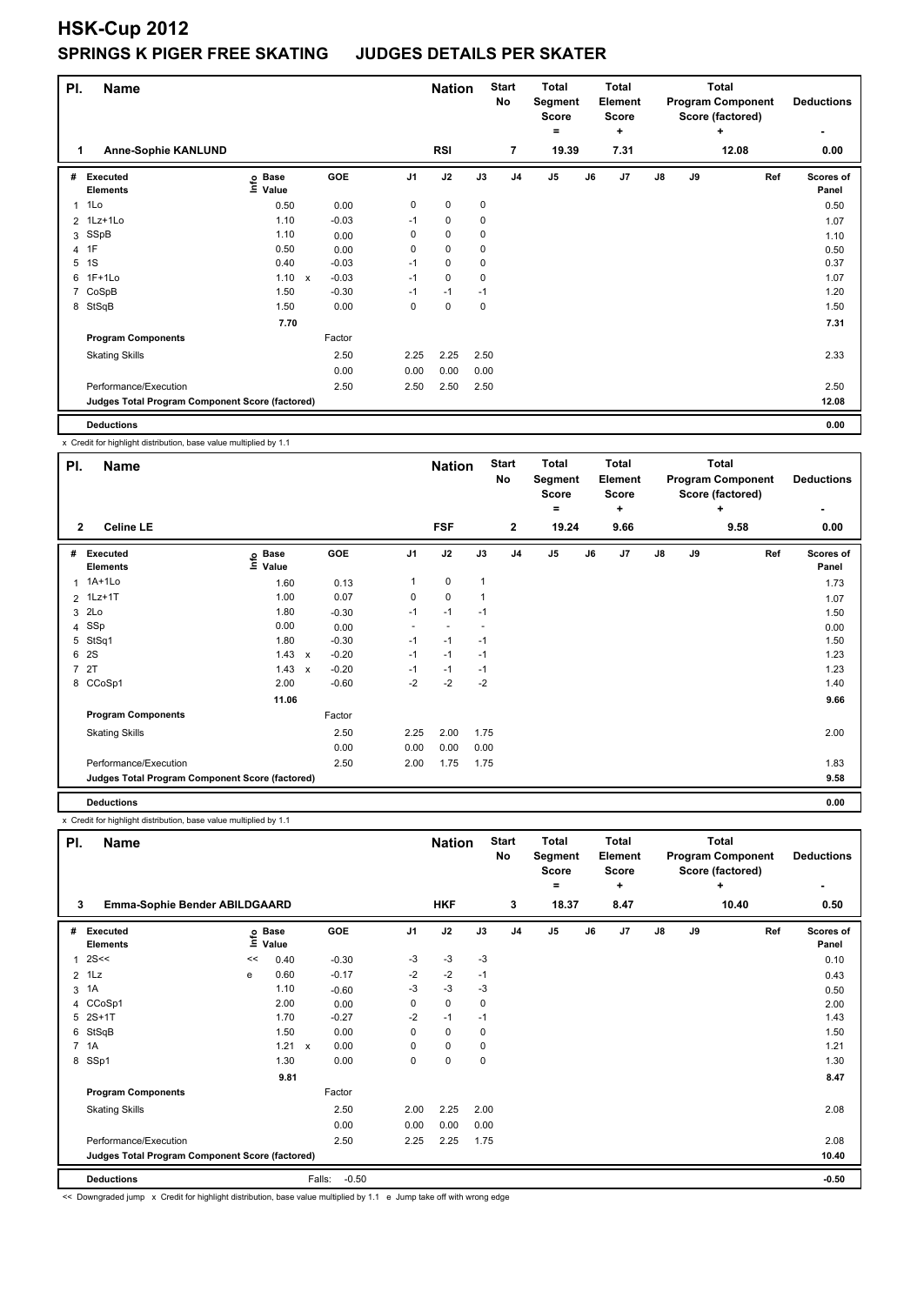## **HSK-Cup 2012 SPRINGS K PIGER FREE SKATING JUDGES DETAILS PER SKATER**

| PI. | <b>Name</b>                                     |   |                            |              |         |                | <b>Nation</b> |      | <b>Start</b><br>No | <b>Total</b><br>Segment<br><b>Score</b><br>٠ |    | <b>Total</b><br>Element<br><b>Score</b><br>÷ |               |    | <b>Total</b><br><b>Program Component</b><br>Score (factored)<br>÷ | <b>Deductions</b>         |
|-----|-------------------------------------------------|---|----------------------------|--------------|---------|----------------|---------------|------|--------------------|----------------------------------------------|----|----------------------------------------------|---------------|----|-------------------------------------------------------------------|---------------------------|
| 4   | <b>Sille SEJERSEN</b>                           |   |                            |              |         |                | <b>HSK</b>    |      | 4                  | 18.31                                        |    | 7.68                                         |               |    | 10.63                                                             | 0.00                      |
| #   | Executed<br><b>Elements</b>                     |   | e Base<br>⊑ Value<br>Value |              | GOE     | J <sub>1</sub> | J2            | J3   | J <sub>4</sub>     | J5                                           | J6 | J7                                           | $\mathsf{J}8$ | J9 | Ref                                                               | <b>Scores of</b><br>Panel |
| 1   | 1Lz                                             | e | 0.60                       |              | $-0.13$ | $-2$           | $-1$          | $-1$ |                    |                                              |    |                                              |               |    |                                                                   | 0.47                      |
|     | 2 CoSpB                                         |   | 1.50                       |              | 0.00    | 0              | $\mathbf 0$   | 0    |                    |                                              |    |                                              |               |    |                                                                   | 1.50                      |
|     | 3 StSqB                                         |   | 1.50                       |              | $-0.20$ | $-1$           | $-1$          | 0    |                    |                                              |    |                                              |               |    |                                                                   | 1.30                      |
|     | 4 1F+1Lo                                        |   | $1.10 \times$              |              | 0.00    | 0              | 0             | 0    |                    |                                              |    |                                              |               |    |                                                                   | 1.10                      |
| 5   | 1Lo                                             |   | 0.55                       | $\mathsf{x}$ | 0.00    | 0              | $\mathbf 0$   | 0    |                    |                                              |    |                                              |               |    |                                                                   | 0.55                      |
| 6   | 1F                                              |   | 0.55                       | $\mathsf{x}$ | 0.00    | 0              | $\mathbf 0$   | 0    |                    |                                              |    |                                              |               |    |                                                                   | 0.55                      |
|     | 7 1Lz+1Lo                                       | e | 1.21                       | $\mathsf{x}$ | $-0.17$ | $-2$           | $-1$          | $-2$ |                    |                                              |    |                                              |               |    |                                                                   | 1.04                      |
|     | 8 USpB                                          |   | 1.00                       |              | 0.17    | $\Omega$       | $\mathbf 0$   | 1    |                    |                                              |    |                                              |               |    |                                                                   | 1.17                      |
|     |                                                 |   | 8.01                       |              |         |                |               |      |                    |                                              |    |                                              |               |    |                                                                   | 7.68                      |
|     | <b>Program Components</b>                       |   |                            |              | Factor  |                |               |      |                    |                                              |    |                                              |               |    |                                                                   |                           |
|     | <b>Skating Skills</b>                           |   |                            |              | 2.50    | 1.75           | 2.00          | 2.25 |                    |                                              |    |                                              |               |    |                                                                   | 2.00                      |
|     |                                                 |   |                            |              | 0.00    | 0.00           | 0.00          | 0.00 |                    |                                              |    |                                              |               |    |                                                                   |                           |
|     | Performance/Execution                           |   |                            |              | 2.50    | 2.25           | 2.25          | 2.25 |                    |                                              |    |                                              |               |    |                                                                   | 2.25                      |
|     | Judges Total Program Component Score (factored) |   |                            |              |         |                |               |      |                    |                                              |    |                                              |               |    |                                                                   | 10.63                     |
|     | <b>Deductions</b>                               |   |                            |              |         |                |               |      |                    |                                              |    |                                              |               |    |                                                                   | 0.00                      |

x Credit for highlight distribution, base value multiplied by 1.1 e Jump take off with wrong edge

| PI. | <b>Name</b>                                     |    |                            |              |                   |                | <b>Nation</b> |      | <b>Start</b><br>No | <b>Total</b><br>Segment<br><b>Score</b><br>$=$ |    | Total<br>Element<br><b>Score</b><br>٠ |               |    | <b>Total</b><br><b>Program Component</b><br>Score (factored)<br>÷ | <b>Deductions</b>  |
|-----|-------------------------------------------------|----|----------------------------|--------------|-------------------|----------------|---------------|------|--------------------|------------------------------------------------|----|---------------------------------------|---------------|----|-------------------------------------------------------------------|--------------------|
| 5   | Zsofia SARVARI                                  |    |                            |              |                   |                | HI            |      | 5                  | 16.85                                          |    | 7.77                                  |               |    | 9.58                                                              | 0.50               |
|     | # Executed<br><b>Elements</b>                   |    | e Base<br>E Value<br>Value |              | GOE               | J <sub>1</sub> | J2            | J3   | J <sub>4</sub>     | J5                                             | J6 | J7                                    | $\mathsf{J}8$ | J9 | Ref                                                               | Scores of<br>Panel |
|     | 1 1Lz+1Lo                                       |    | 1.10                       |              | 0.00              | 0              | $\mathbf 0$   | 0    |                    |                                                |    |                                       |               |    |                                                                   | 1.10               |
|     | 2 CSpB                                          |    | 1.10                       |              | 0.00              | 0              | 0             | 0    |                    |                                                |    |                                       |               |    |                                                                   | 1.10               |
| 3   | 2S<                                             | << | 0.40                       |              | $-0.30$           | -3             | $-3$          | $-3$ |                    |                                                |    |                                       |               |    |                                                                   | 0.10               |
|     | 4 1A+1T                                         |    | 1.50                       |              | 0.00              | 0              | $\mathbf 0$   | 0    |                    |                                                |    |                                       |               |    |                                                                   | 1.50               |
|     | 5 USpB                                          |    | 1.00                       |              | $-0.10$           | $-1$           | $\mathbf 0$   | 0    |                    |                                                |    |                                       |               |    |                                                                   | 0.90               |
|     | 6 1A                                            |    | $1.21 \times$              |              | 0.00              | 0              | $\mathbf 0$   | 0    |                    |                                                |    |                                       |               |    |                                                                   | 1.21               |
|     | 7 StSqB                                         |    | 1.50                       |              | $-0.10$           | $-1$           | $\mathbf 0$   | 0    |                    |                                                |    |                                       |               |    |                                                                   | 1.40               |
|     | 8 1Lz                                           | e  | 0.66                       | $\mathsf{x}$ | $-0.20$           | $-2$           | $-2$          | $-2$ |                    |                                                |    |                                       |               |    |                                                                   | 0.46               |
|     |                                                 |    | 8.47                       |              |                   |                |               |      |                    |                                                |    |                                       |               |    |                                                                   | 7.77               |
|     | <b>Program Components</b>                       |    |                            |              | Factor            |                |               |      |                    |                                                |    |                                       |               |    |                                                                   |                    |
|     | <b>Skating Skills</b>                           |    |                            |              | 2.50              | 1.75           | 2.25          | 2.00 |                    |                                                |    |                                       |               |    |                                                                   | 2.00               |
|     |                                                 |    |                            |              | 0.00              | 0.00           | 0.00          | 0.00 |                    |                                                |    |                                       |               |    |                                                                   |                    |
|     | Performance/Execution                           |    |                            |              | 2.50              | 1.50           | 2.00          | 2.00 |                    |                                                |    |                                       |               |    |                                                                   | 1.83               |
|     | Judges Total Program Component Score (factored) |    |                            |              |                   |                |               |      |                    |                                                |    |                                       |               |    |                                                                   | 9.58               |
|     | <b>Deductions</b>                               |    |                            |              | Falls:<br>$-0.50$ |                |               |      |                    |                                                |    |                                       |               |    |                                                                   | $-0.50$            |

<< Downgraded jump x Credit for highlight distribution, base value multiplied by 1.1 e Jump take off with wrong edge

| PI.            | Name                                            |      |                      | <b>Nation</b>     |                | <b>Start</b><br>No       | <b>Total</b><br>Segment<br><b>Score</b><br>۰ |                | Total<br>Element<br><b>Score</b><br>٠ |    |                | <b>Total</b><br><b>Program Component</b><br>Score (factored)<br>٠ | <b>Deductions</b> |       |                    |
|----------------|-------------------------------------------------|------|----------------------|-------------------|----------------|--------------------------|----------------------------------------------|----------------|---------------------------------------|----|----------------|-------------------------------------------------------------------|-------------------|-------|--------------------|
| 6              | <b>Martina Mølholt JOHNSEN</b>                  |      |                      |                   |                | <b>FSF</b>               |                                              | 9              | 16.56                                 |    | 7.06           |                                                                   |                   | 10.00 | 0.50               |
| #              | Executed<br><b>Elements</b>                     | ١nfo | <b>Base</b><br>Value | GOE               | J <sub>1</sub> | J2                       | J3                                           | J <sub>4</sub> | J <sub>5</sub>                        | J6 | J <sub>7</sub> | $\mathsf{J}8$                                                     | J9                | Ref   | Scores of<br>Panel |
| 1              | 1A                                              |      | 1.10                 | 0.00              | 0              | $\mathbf 0$              | 0                                            |                |                                       |    |                |                                                                   |                   |       | 1.10               |
| $\overline{2}$ | 1Lz+1Lo                                         |      | 1.10                 | $-0.10$           | $-2$           | $-1$                     | 0                                            |                |                                       |    |                |                                                                   |                   |       | 1.00               |
| 3              | 1A                                              |      | 1.10                 | $-0.60$           | $-3$           | $-3$                     | $-3$                                         |                |                                       |    |                |                                                                   |                   |       | 0.50               |
| 4              | 1F                                              | e    | 0.50                 | $-0.17$           | $-1$           | $-2$                     | $-2$                                         |                |                                       |    |                |                                                                   |                   |       | 0.33               |
| 5              | SSp                                             |      | 0.00                 | 0.00              | ٠              | $\overline{\phantom{a}}$ | $\overline{\phantom{a}}$                     |                |                                       |    |                |                                                                   |                   |       | 0.00               |
| 6              | 1Lz                                             |      | 0.60                 | $-0.07$           | $-2$           | 0                        | 0                                            |                |                                       |    |                |                                                                   |                   |       | 0.53               |
| 7              | StSq1                                           |      | 1.80                 | $-0.10$           | $-1$           | $\mathbf 0$              | 0                                            |                |                                       |    |                |                                                                   |                   |       | 1.70               |
|                | 8 CCoSp1                                        |      | 2.00                 | $-0.10$           | $-1$           | 0                        | 0                                            |                |                                       |    |                |                                                                   |                   |       | 1.90               |
|                |                                                 |      | 8.20                 |                   |                |                          |                                              |                |                                       |    |                |                                                                   |                   |       | 7.06               |
|                | <b>Program Components</b>                       |      |                      | Factor            |                |                          |                                              |                |                                       |    |                |                                                                   |                   |       |                    |
|                | <b>Skating Skills</b>                           |      |                      | 2.50              | 1.75           | 2.00                     | 2.50                                         |                |                                       |    |                |                                                                   |                   |       | 2.08               |
|                |                                                 |      |                      | 0.00              | 0.00           | 0.00                     | 0.00                                         |                |                                       |    |                |                                                                   |                   |       |                    |
|                | Performance/Execution                           |      |                      | 2.50              | 1.75           | 2.00                     | 2.00                                         |                |                                       |    |                |                                                                   |                   |       | 1.92               |
|                | Judges Total Program Component Score (factored) |      |                      |                   |                |                          |                                              |                |                                       |    |                |                                                                   |                   |       | 10.00              |
|                | <b>Deductions</b>                               |      |                      | $-0.50$<br>Falls: |                |                          |                                              |                |                                       |    |                |                                                                   |                   |       | $-0.50$            |

e Jump take off with wrong edge